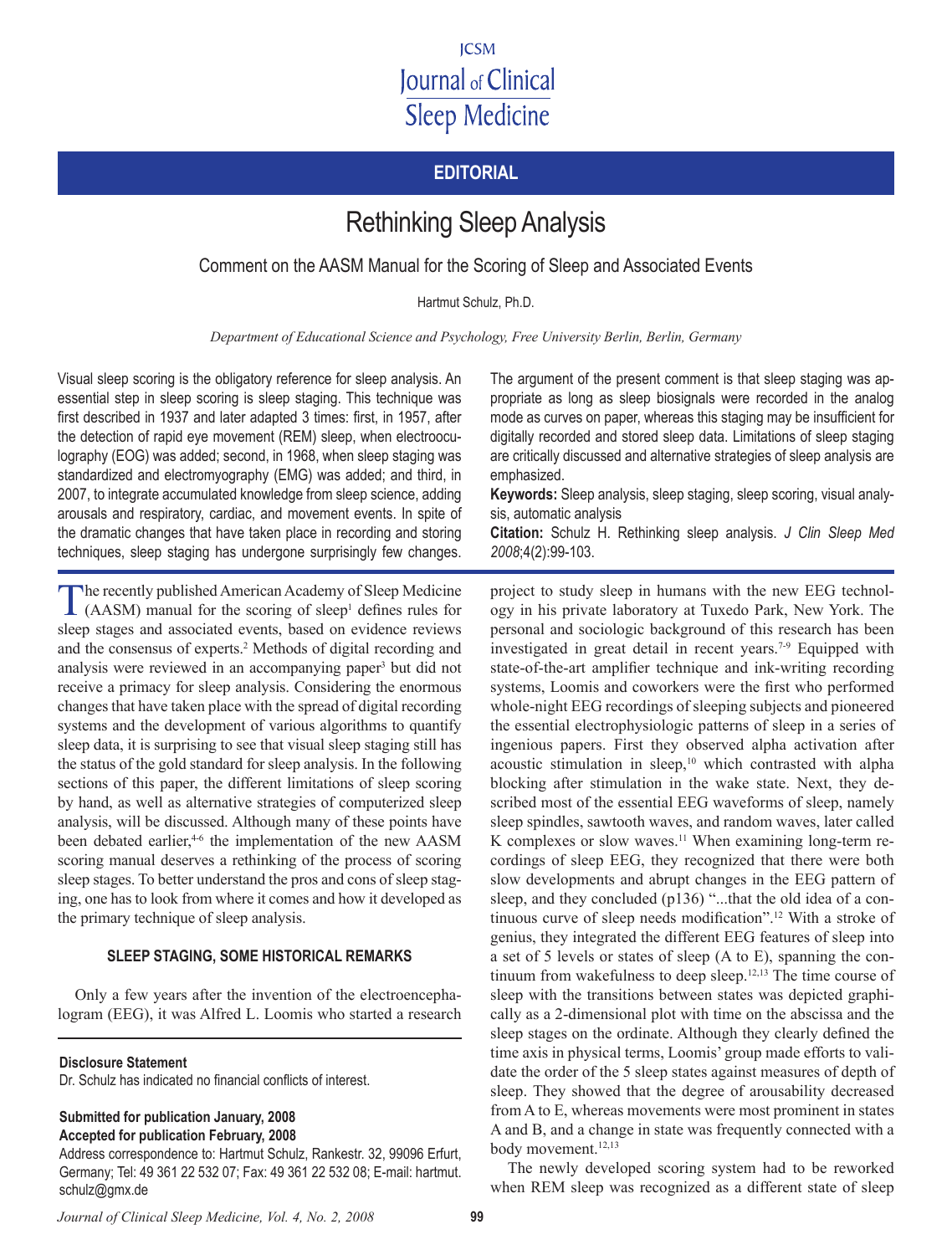in 1953. In a first step, Dement and Kleitman<sup>14</sup> used a revised scoring system to differentiate EEG patterns of sleep and distinguished among 4 EEG stages, which they called stages 1 to 4. When they could show that the incidence of the newly detected REMs in sleep coincided with stage 1, only sparing stage 1 at the onset of sleep, the new classification of EEG states of sleep was quickly adopted by others. The new system became standard for staging human sleep when the scoring rules were standardized by a committee of experts a few years later.<sup>15</sup>

#### **The Dimensionality of Sleep**

As long as sleep was conceived as a unitary process, although separated into different levels or states, the order of states was assumed to be linear, proceeding from wakefulness to deep sleep.12 A new situation arose when REM sleep was recognized as a different state of sleep with specific features and regulatory mechanisms.<sup>16,17</sup> Although the sequence of non-REM (NREM) sleep stages 1 to 4 (R&K classification<sup>15</sup>) or N1 to  $N3$  (AASM classification<sup>1</sup>) fulfills the criteria of an ordinal scale, with a linear order of stages but variable intervals, the addition of REM sleep resulted in a more complex metric of sleep states. An adverse consequence for sleep analysis was that the new scoring system has only nominal scale quality, with a nonlinear order of stages and variable intervals. For this reason, it is only by convention whether REM sleep is represented either on the top<sup>14</sup> or on the bottom<sup>18</sup> of the sleep profile. The low metric of sleep stages limits mathematic operations to addition or subtraction, and, as a consequence, the most common statistical descriptors of sleep stages are simple measures, such as latencies and amounts (minutes or percentages) of stages, or derived measures, such as sleep efficiency. For this reason, more ambitious approaches to model sleep in a mathematic way bypass sleep staging and make use of variables with higher scale quality, such as power of EEG frequency bands.<sup>19</sup> However, this does not exclude the possibility of also modeling sleep on the basis of sleep stages, as Feinberg<sup>20</sup> and Gaillard<sup>21</sup> showed in early sleep-modeling studies. The latter author foresaw (p89): "Leaving aside byzantine discussions about what sleep stages are and are not, future research may point to another kind of digitalization of sleep. In that case, the same methodology will be applicable and will make it possible to transform the all-ornothing variables into continuous functions of sleep."21 Here, again, the concept of sleep as either a continuous or discontinuous function appears, which pulls itself like a red thread through electrophysiologic sleep research.

#### **Alternatives for Sleep Analysis**

Although the conventional manner is to represent the time course of sleep as a sequence of states or stages along the time axis, alternatives have been conceived. Steriade and McCarley<sup>22</sup> used a 3-dimensional indicator space to illustrate the definition of waking, EEG-synchronized sleep, and REM sleep. This concept was developed further by Hobson et al,<sup>23</sup> who suggested a 3-dimensional state-space AIM model to represent the states wake, NREM sleep, and REM sleep along the 3 axes: *activation* (A; from high to low), *input source* (I; from internal to external), and a *modulation* (M; from aminergic to cholinergic).

The trajectory that connects the 3 states in the state space was modeled earlier by Massaquoi and McCarley.<sup>24</sup>

Another alternative to represent the changes of cerebral activity during sleep was suggested by Koella,<sup>25</sup> who developed the concept of *local vigilance* to describe the actual readiness of individualized systems, such as neural, motor, vegetative, or other systems. In sleep, the "vigilance profile, i.e., the level of a variety of local vigilances, changes fundamentally again with the transition from NREM to REM sleep."  $(p1429)^{25}$  Although the subject is in deep NREM sleep, the local vigilance of electrocortical systems is low and the local vigilance of motor systems is high. As a consequence, NREM parasomnias are typically associated with motor acts but without conscious awareness. The reverse is true for REM sleep, with a high vigilance of electrocortical systems and low vigilance of the motor systems. Koella concluded (p1433): "These pre-programmed variations in local vigilance of the many behavioural systems are so obvious that one may seriously consider using the vigilance profile as the foundation for a badly needed, new *functional principle of sleep staging*."<sup>25</sup>

#### **The Subdivision of NREM Sleep**

Another critical point in sleep staging is the definition and demarcation of the NREM sleep stages. Although human visual analyzers are extremely skilled in pattern recognition and in the flexible adaptation of a set of rules that define sleep stages, they are poor in handling slow changes, as the changes typically occur in the background EEG, e.g., changes in the number, duration, and amplitude of slow waves of NREM sleep. Such changes in the EEG can only be transformed into scoring rules by the application of quite arbitrary threshold criteria, as they were used to differentiate between sleep stages 3 and 4 in the Rechtschaffen and Kales manual.<sup>15</sup> For just this reason, sleep stages 3 and 4 were combined into a single stage (N3) in the new AASM scoring manual.<sup>1</sup> The decision for only 1 sleep stage, characterized by EEG slow waves, greatly reduces the tedious and time-consuming work load for the human scorer to count the occurrence and amplitudes of delta waves, whereas, at the same time, the cost of the decision is an increase in intrastate variability. Multidimensional statistical analysis suggests that sleep stages are inhomogeneous and can be subdivided into smaller, more homogeneous units.<sup>26</sup> The fact that sleep stages are nonhomogeneous units is also known from experimental studies. Brandenberger et al,<sup>27</sup> for example, who analyzed autonomic and hormone data during sleep, presented evidence for 2 substates of stage 2 sleep, a quiet one that precedes the transition into slow-wave sleep and an active one that precedes REM sleep. Other approaches to decompose the heterogeneity of sleep stages were suggested earlier by Molinari and Foulkes,<sup>28</sup> who differentiated between tonic and phasic segments of NREM and REM sleep. Later Terzano et al<sup>29,30</sup> introduced the concept of cyclic alternating patterns (CAP), a NREM pattern of transient electrocortical activity, which is distinct from background activity. The nonhomogeneity of the stages of normal sleep indicates that sleep staging is in no way exhaustive and much information is lost. Part of this information is nowadays summarized under the broad label *microstructure* of sleep, which contains patterns, arousals, CAP, and any other event with a latency or duration shorter than the half-minute epoch of sleep staging. $31,32$ 

*Journal of Clinical Sleep Medicine, Vol. 4, No. 2, 2008* **100**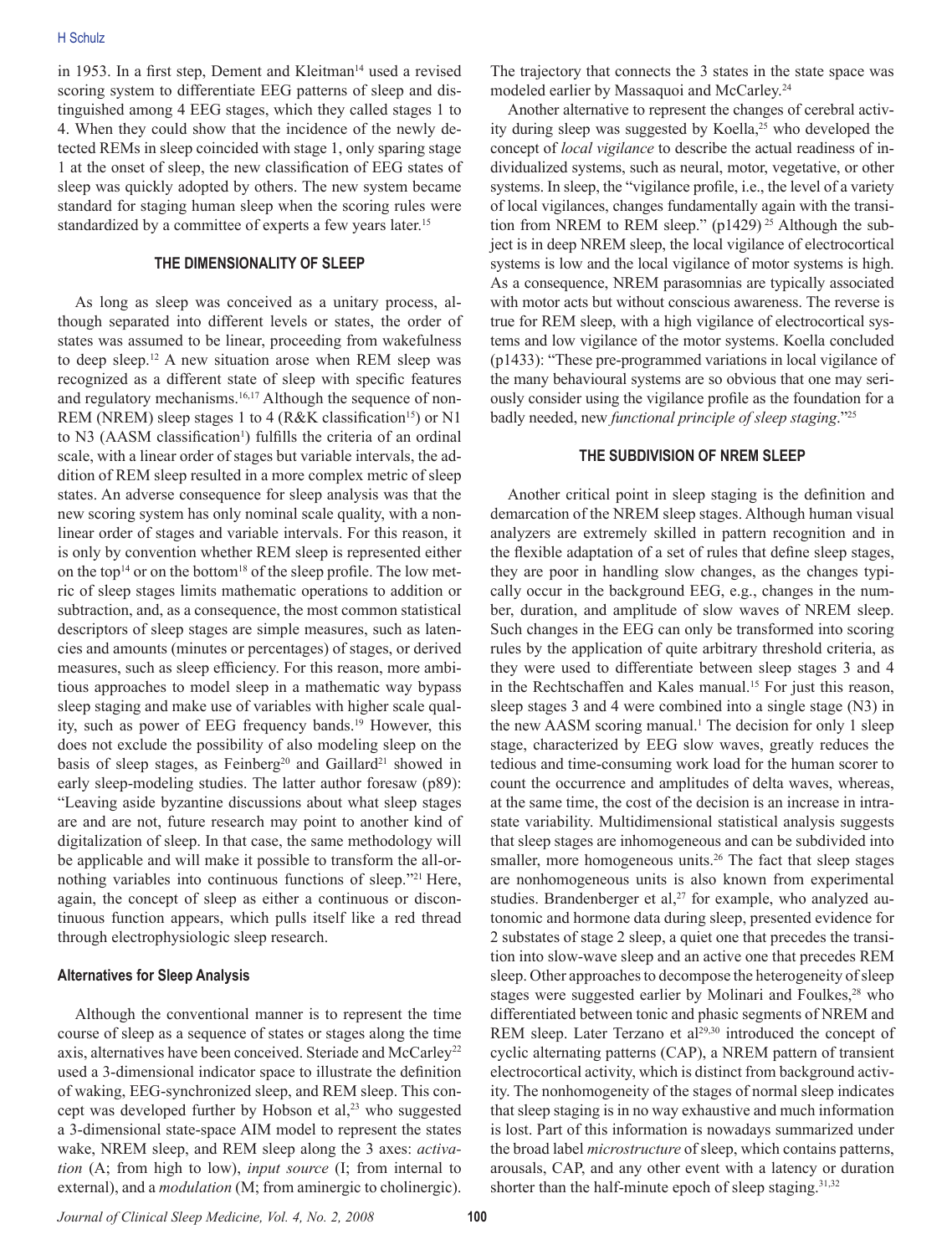#### **Alternatives for Sleep Analysis**

Kemp33 has presented the outline of a computer-based digital sleep analysis that differentiates between wake, REM sleep, and NREM sleep, whereby the latter is seen as a continuousscale function. The representation of NREM sleep as a continuous function has also been suggested by others.34,35 To ensure accuracy, the proposed sleep analyzer uses a minimum time resolution of 1 second. All features, extracted from EEG and non-EEG signals (e.g., cardiac, respiratory, movement, or other signals), are arranged in the same format, thus also allowing a detailed analysis of the interaction between the different signals. The high time resolution and the continuous scale for NREM sleep avoid the quite artificial breakdown of the feature space into separate classes of micro and macro events, which are a consequence of visual sleep staging.

Another concept for analyzing digital sleep data has been proposed by Agarwal and Gotman.<sup>36</sup> In a first step, the polygraphic record is segmented into pattern-specific segments of variable-length epochs followed by a second step of self-organization of the segments into variable groups of homogeneous clusters. Different algorithms for sleep analysis by the segmentation technique have been developed.37,38

## **Scoring Sleep by Epochs of Fixed Duration**

Sleep scoring is traditionally based on 30-second segments of sleep records, called epochs. The segmentation with a fixed epoch length of 30 seconds goes back to Loomis et al,<sup>39</sup> who used a "paper cutting brain potential recorder" with a roll of paper, which was cut by a knife each 30 seconds, corresponding to 30 cm of paper.<sup>39</sup> Later, Dement and Kleitman<sup>14</sup> retained scoring of a "fairly long stretch of record," since shorter classifications, made every few seconds (p676), "would give the misleading impression of excessively frequent alternation between stages."<sup>14</sup> The decision was justified mainly with the changing pattern during a spindle stage and with the waxing and waning of delta waves. An epoch length of 30 or 20 seconds, depending on paper speed, was also recommended by the R&K manual. Although longer (1-minute) epochs have been used by some groups,<sup>40</sup> shorter epochs have been used only for research purposes. The AASM manual<sup>1</sup> also recommends sleep scoring in 30-second sequential epochs. This epoch duration is economic for hand scoring and quite accurately reflects the time course and macrostructure of normal sleep, without the danger of too many stage shifts. In spite of these advantages, half-minute epochs are less suited to depict short-lived events, such as arousals,<sup>41</sup> movements, or critical respiratory events, which are common in patients with a sleep disorder. As a result, sleep staging is generally less reliable if sleep is fragmented, as occurs in most patients with sleep disturbances.<sup>42-44</sup>

#### **Alternatives for Analysis**

As an alternative to using epochs of a fixed duration, adaptive segmentation has been proposed for EEG<sup>45-47</sup> and sleep analysis to identify and cluster quasi-stationary segments of variable duration.37,48-50 Another method to analyze and represent shortlived patterns or changes in the background signal is the wavelet transform,51,52 which differs from the Fourier transform by the way in which the information of the signal is localized in the time-frequency plane. In contrast to the Fourier transform, information of the time of occurrence and phase is retained in wavelet analysis.

### **From Single-Channel to Multichannel Sleep Recordings**

Another critical point for sleep analysis by hand is the rapid expansion of data assessment in sleep recording. Although early scoring was restricted to a very limited number of recording channels (EEG, EOG, and EMG), the recording of a variety of additional channels (respiratory, cardiac, additional EEG and EMG traces, and others) has become standard practice and, therefore, has been defined with recording techniques and standard parameter extraction in the new AASM scoring manual.<sup>1</sup> The additional signal analysis according to arousal rules, cardiac rules, movement rules, and respiratory rules imposes a heavy load on the human visual analyzer.

#### **Alternatives for Analysis**

There is no obvious reason why the time-consuming task of analyzing the increasing mass of physiologic variables in sleep recordings should not be delegated in toto to automatic analysis. The human part in the man-machine interface of sleep analysis could be restricted essentially to 3 major tasks, (1) definition and development of algorithms; (2) surveillance of the analysis process, including artifact decontamination; and (3) quality control of sleep analysis.

The results of the automatic analysis could be filled into a state plane, which is defined by the states waking, NREM sleep, and REM sleep, as discussed above. Such a systematic representation of physiologic signals, analyzed with a high time resolution, would also allow a systematic study of the interaction of signal changes in 2 or more channels, which is not feasible on the background of the traditional sleep staging. Finally, the questionable separation of events into 2 different classes, representing the so-called macrostructure and microstructure of sleep, could be avoided. Although, at present, sleep-stage– bound measures are summarized as the macrostructure of sleep, all short-lived events are summarized as microstructure of sleep. This separation is quite artificial and results mainly from the fact that there is a large number of short-lived events, which are not represented in sleep stages.

#### **Sleep Staging—Visual or Computerized?**

Although sleep staging was developed as a technique for visual sleep analysis, over the years, many attempts of computerized sleep staging have been made.<sup>3</sup> In most cases, algorithms have been constructed in such a way that the results match the outcome from visual scoring with the R&K rules as closely as possible. There is a large amount of literature on the agreement rates between both approaches.3,44,53 Problems that hinder a straightforward and generally accepted solution have been mainly related to peculiarities of the R&K rules, artifact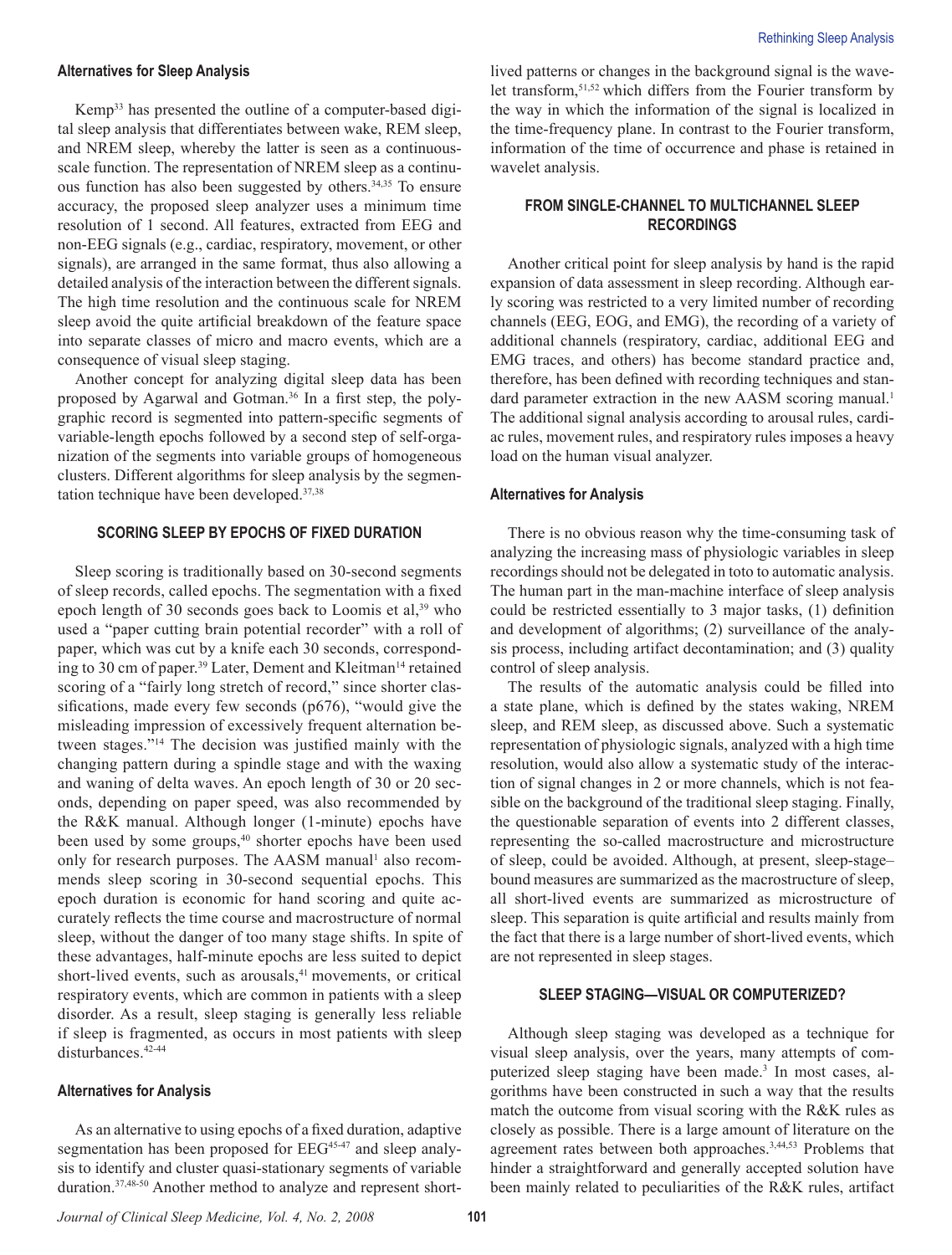recognition, and individual differences in electrophysiologic sleep signs. The latter point was already strongly emphasized by Loomis et al.<sup>12</sup> Although the human analyzer is quite good in adapting to such modifications, this is more difficult for computerized scoring systems. If a computerized analysis of rulebased sleep stages is intended for any reason, the comparison of visual and automated scoring should differ from past strategies in some major points.

#### **Alternatives for Analysis**

Comparisons of the performance of visual and computerized sleep stage scoring has historically been a 1-way street, since the results of visual scoring have been taken as reference to compare the agreement between visual and automated scoring. As a consequence, a systematic analysis of mismatched epochs is missing in the literature. Such an analysis of discrepancies between both data sets could be used as a basis for a revision of computer algorithms and of the visual scoring rules as well. This would help to define areas in which the computer is superior, e.g., in quantifying EEG background activity; areas in which both analyzers may be equal in performance, e.g., pattern recognition; and areas in which the human analyzer is more proficient, e.g., in the recognition of relationships between events in different recording channels or in artifact detection.

#### **Conclusion**

Sleep scoring and sleep profiling have deeply molded our understanding of the physiologic sleep process. However, since the method is restricted to a limited set of EEG, EMG, and EOG features, other features and biosignals are treated separately. A typical consequence of such a procedure is the separation between the so-called macrostructure and microstructure of sleep.

Because sleep scoring is based on the analysis of epochs with a fixed time duration, the method is not flexible enough to recognize short-lasting events or to analyze the temporal relationship between such events in different channels. Thus, sleep staging reduces the multilayer and time-varying physiologic processes of sleep into a rule-based set of a few sleep stages, which are conventionally presented in the form of a 2-dimensional sleep profile. Although sleep scoring was appropriate and sufficient for analog sleep recordings with only a few recorded signals, multichannel recording of digital data during sleep has opened new possibilities that are only poorly reflected in the traditional sleep stages. Visual sleep staging should no longer be taken as the blueprint of the sleep structure, which is then accomplished by a multitude of additional visually or automatically analyzed parameters. Future sleep analysis should aim at integrating different levels of data extraction, based on a set of algorithms to identify the changing features in biologic functions during sleep. Acceptance of automatic sleep analysis in the sleep science community will be dragging as long as visual sleep staging is accepted as gold standard and sleep stages are seen as biologic units rather than useful descriptors of the sleep process needed for manual scoring.

- 1. Future sleep analysis will be based on a fully digitalized data-acquisition platform. This allows a highly reliable and cost-effective data analysis. Although systems and software packages for the acquisition and analysis of sleep data are already available, it will be the task of the sleep science community to set the rules and guidelines for the further development of such systems.
- 2. The digital data structure allows the quantification of the occurrence and characteristics of all EEG and non-EEG signals of sleep. Studies have shown that specific features of the electrophysiologic signals of sleep correlate with plastic processes, associated with memory formation, or aging. This underlines the usefulness and validity of direct sleep-signal analysis for clinical and research purposes.
- 3. The signal features can be back projected to the sleep-wake cycle and to the REM-NREM cycles to depict and analyze their temporal distribution and regulation.
- 4. It has to be explored whether and if, affirmative, in which way electrophysiologic signals can be combined into higher order units or substates of sleep.
- 5. Sleep staging should be no longer the gold standard for sleep analysis.

#### **References**

- 1. Iber C, Ancoli-Israel S, Chesson A, Quan SF for the American Academy of Sleep Medicine. The AASM Manual for the Scoring of Sleep and Associated Events: Rules, Terminology and Technical Specifications. Westchester: American Academy of Sleep Medicine, 2007.
- 2. Silber MH, Ancoli-Israel S, Bonnet MH, et al. The visual scoring of sleep in adults. J Clin Sleep Med 2007;3:121-31.
- 3. Penzel T, Hirshkowitz M, Harsh J, et al. Digital analysis and technical specifications. J Clin Sleep Med 2007;3:109-20.
- 4. Himanen S-L, Hasan J. Limitations of Rechtschaffen and Kales. Sleep Med Rev 2000;4:149-67.
- 5. Hirshkowitz M. Standing on the shoulders of giants: the Standardized Sleep Manual after 30 years. Sleep Med Rev 2000;4:169-79.
- 6. Himanen S-L, Penzel T, Conradt R, Hasan J. Response to "Standing on the shoulders of giants: The Standardized Sleep Manual after 30 years". Sleep Med. Rev 2000;4:181-82.
- 7. Alvarez LW. Alfred Lee Loomis. In: National Academy of Sciences. Biographical memoirs. v.51 (1980). Washington: National Academies Press; 1999:308-41. Available at: http://books.nap. edu/books/0309028884/html/308.html. Accessed on: February 11, 2008.
- 8. Conant J. Tuxedo Park: A Wall Street Tycoon and the Secret Palace of Science that Changed the Course of World War II. New York: Simon and Schuster; 2002.
- 9. Kroker K. The Sleep of Others. Toronto: The University of Toronto Press; 2007.
- 10. Loomis AL, Harvey EN, Hobart G. Potential rhythms of the cerebral cortex during sleep. Science 1935;81:597-98.
- 11. Loomis AL, Harvey EN, Hobart G. Further observations on the potential rhythms of the cerebral cortex during sleep. Science 1935;82:198-200.
- 12. Loomis AL, Harvey EN, Hobart GA, III. Cerebral states during sleep, as studied by human brain potentials. J Exp Psychol 1937;21:127-44.
- 13. Loomis AL, Harvey EN, Hobart GA. Electrical potentials of the human brain. J Exp Psychol 1936;19:249-79.
- 14. Dement W, Kleitman N. Cyclic variations in EEG during sleep and their relation to eye movements, body motility and dreaming.

#### **Points for a Research Agenda**

*Journal of Clinical Sleep Medicine, Vol. 4, No. 2, 2008* **102**